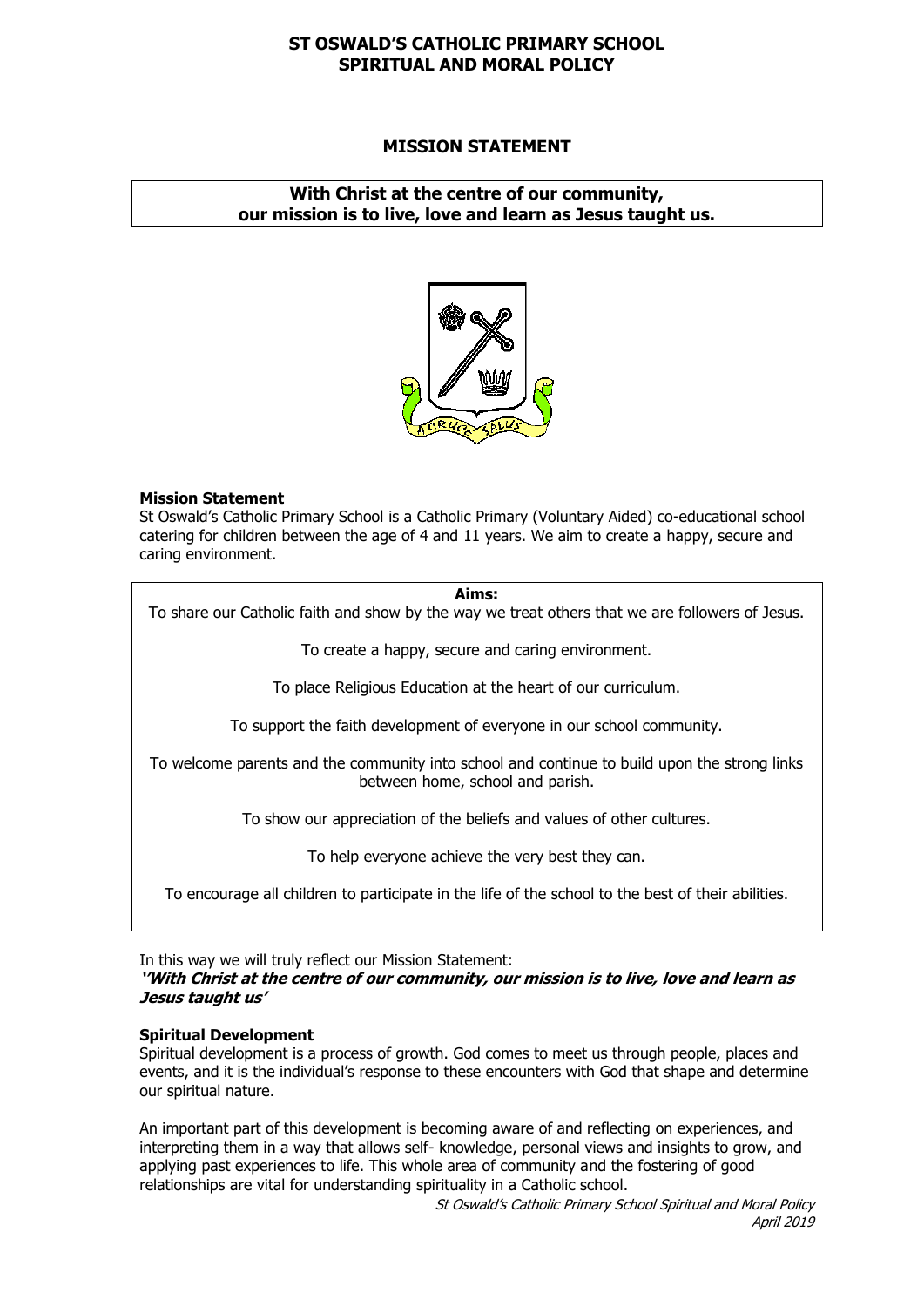We are all made in God's image and likeness; therefore every meeting with someone is an encounter with God and an opportunity for spiritual growth. It is this recognising and responding to God that is a key element in spiritual development.

# **Aims and Purpose**

It is important to state that all members of our school community are at different stages of a faith journey, and that this journey is by no means linear. Spiritual development in our school seeks to support every individual on their spiritual quest and search for God. Some aims for spiritual development in our school are for each child to:

- Acquire insight into their personal existence,
- Make sense of their life experiences,
- Develop the human capacity to go beyond the physical, tangible reality,
- Develop a sense of wonder, awe, reverence, imagination,
- Develop a sense of the presence of God in their lives,
- Contribute towards the creation of a Christ centred community based on Gospel values.

We also recognise that the school can make a valuable contribution to the spiritual lives of families, the parish, the wider church and the local community.

#### **Opportunities for Spiritual Development**

We aim to:

- Provide opportunities for prayer and reflection
- Provide opportunities for experiential techniques such as listening, being still and quiet, perceiving the senses, being aware of the recent moment, imaginary journeys, guided imagery, attention to an object, exploring stories and parables etc.
- Develop an "inner peace"
- Develop a sense of God in their lives
- Deepen knowledge and understanding of the catholic and other major faiths of the world.
- Develop positive relationships in the school community
- Develop a positive self- image and self-esteem in pupils
- Develop the ability to transcend the mundane and be aware of the unseen dimension to life.
- Develop a spirit of enquiry and open-mindedness enhanced by the use of skilful and sensitive questioning by the teacher
- Encourage the search for meaning of life as a spiritual quest
- Develop self-knowledge and values by which to live
- Develop creativity by expressing innermost thoughts, imagination and feelings through art, drama, appropriate music, literature and crafts.
- Develop feelings and emotions by being moved by beauty and kindness, hurt by injustice or aggression, a growing awareness of when it is important to control emotions and feelings and how to use such feelings as a source for growth.

#### **Moral Development**

Moral development has at its foundation, values. Values are the principles that inform judgements as to what is morally good or bad. Attitudes to other people and their actions is the key part in our decisions as to how we respect others and their actions. Values both inform and influence behaviour and therefore are fundamentally important both to school life and wider society. It is important that as a school we have clear expectations of morals and values. Each child should:

- Be knowledgeable about standards of right and wrong,
- Be encouraged to develop skills of moral reasoning,
- Be willing to conduct themselves in a responsible manner,
- Be prepared to take responsibility for their own actions.

These core values should not be limited to knowledge of right or wrong or the ability to make moral judgments, but should seek to affect behaviour. The learning of how to make responsible decisions is of paramount importance. Also that respect for life, property and the environment is of extreme importance for a stable society.